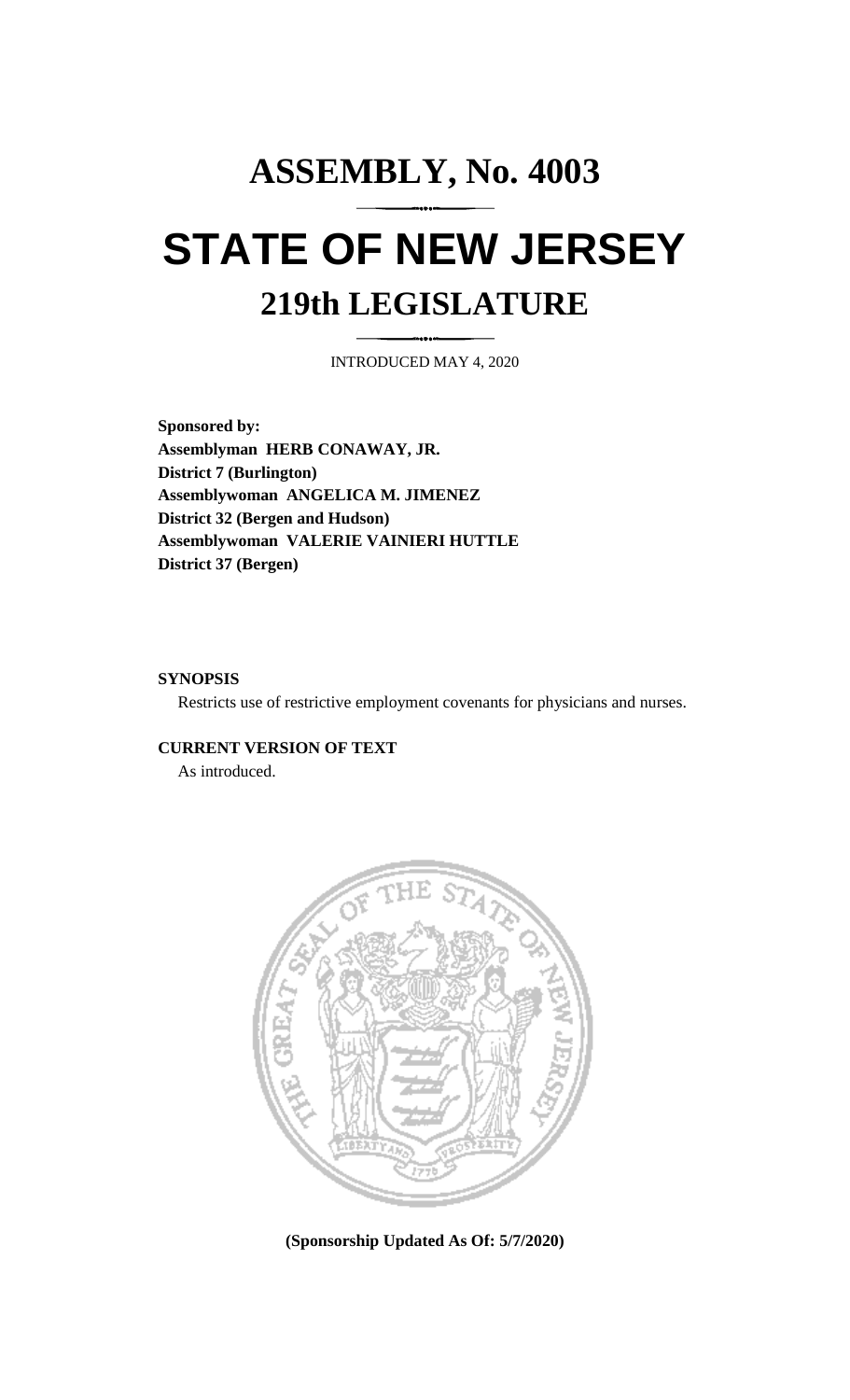**AN ACT** concerning health care professionals and supplementing Title 45 of the Revised Statutes. **BE IT ENACTED** *by the Senate and General Assembly of the State of New Jersey:* 1. a. Except as provided in subsection b. of this section, any contract or agreement that creates or establishes the terms of a partnership, employment, or other form of professional relationship with a licensed physician, which includes any restriction of the right of the physician to practice medicine in any geographic area for any period of time after termination of the partnership, employment, or professional relationship, shall be void and unenforceable with respect to the restriction. b. Nothing in this section shall be construed to render void or unenforceable: (1) a restrictive covenant that prohibits a physician from leaving a hospital system or a group practice comprising 30 or more physicians to join any other hospital system or group practice comprising 30 or more physicians within a given geographic area; or (2) any remaining provisions of the contract or agreement that do not establish a restriction on the right to practice medicine in a geographic area. 2. a. Except as provided in subsection b. of this section, any contract or agreement that creates or establishes the terms of a partnership, employment, or any other form of professional relationship with a certified nurse or advanced practice nurse, which includes any restriction of the right of the nurse to practice as a nurse in any geographical area for any period of time after the termination of the partnership, employment, or professional relationship, shall be void and unenforceable with respect to the restriction; provided, however, that nothing in this section shall be construed to render void or unenforceable the remaining provisions of the contract or agreement. 3. This act shall take effect immediately, and shall apply to contracts and agreements entered into by physicians and nurses on or after the effective date of this act. STATEMENT This bill provides that covenants in a contract or agreement that creates or establishes the terms of a partnership, employment, or other form of professional relationship that restrict the ability of a physician or nurse to practice in a geographic area for any period of